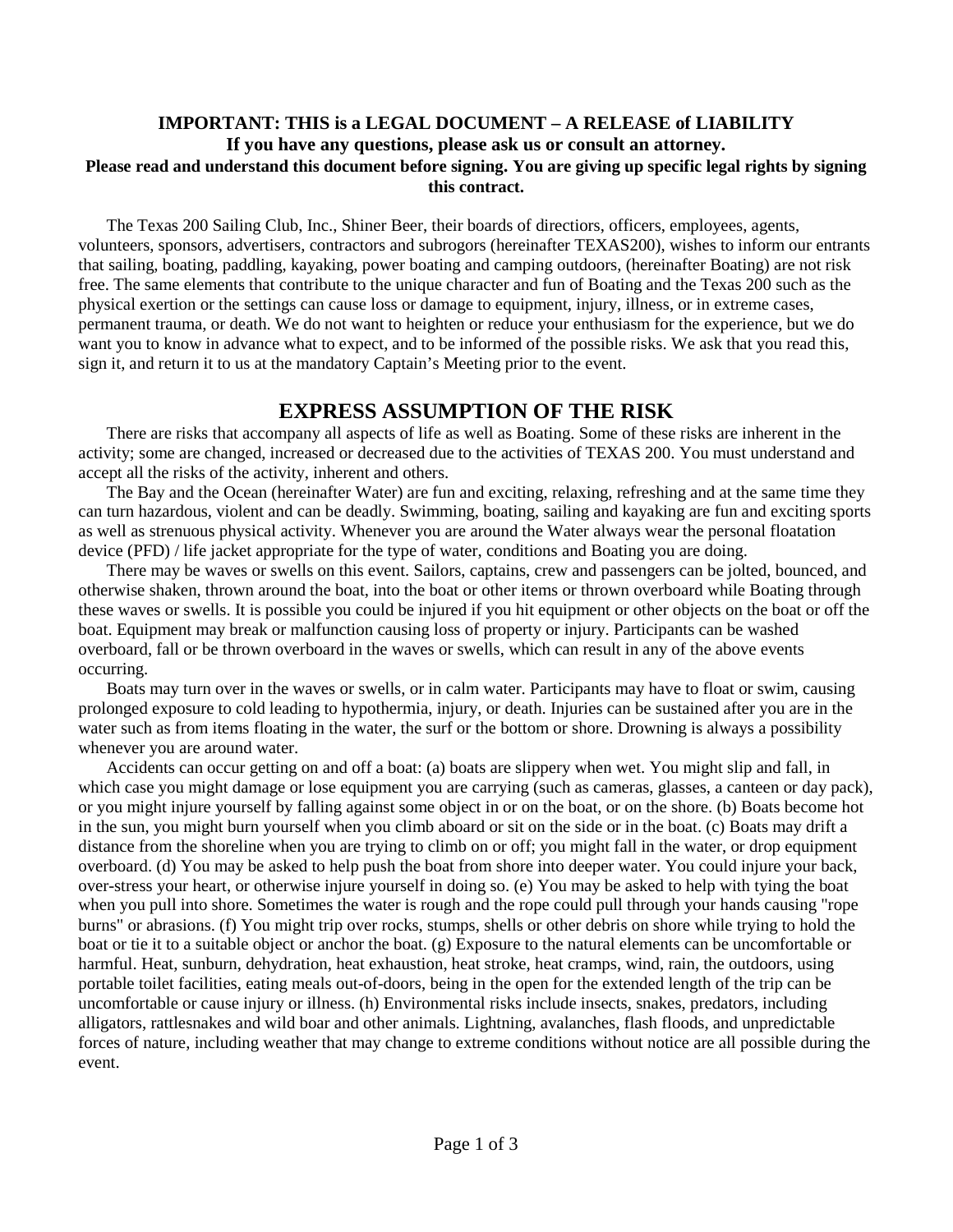Boating includes a high degree of risk for hypothermia. Being wet and in the wind contributes to hypothermia. You need to understand hypothermia and to have adequate and the correct clothing to combat hypothermia. Hypothermia can quickly result in death.

As a sailor participating in this event you will be totally responsible for your own movement and safety while on the water or shore. This requires physical exertion as well as emotional and mental stability. You will be solely responsible for your own rescues. The Texas 200 Sailing Club Inc. (Texas200), will not be available to assist you in a rescue due to the inherent nature of the sport. You are solely responsible for your safety and any rescue.

Travel to and from the event is incidental to the event. Accidents can occur during travel to and from the activity site.

It is also possible that some participants would suffer mental anguish or trauma from the experience or their injuries. This list is not an exclusive or exhaustive list of possible injuries; trauma or accidents that may occur while boating. Most of these injuries are rare, and you are not likely to encounter them. However, they have occurred, and you need to know about them and other possible injuries not mentioned above. These injuries occur more often when the participants are using drugs or alcohol or not physically able to undertake the activity.

You certify that you have reviewed this document. You certify that you have reviewed the TEXAS 200 website and looked at the information, write-ups, risks, pictures and videos posted on the website. You certify that you are fully capable of participating in this Boating event, the Texas200. You state that you have read the above statement on some of the possible risks in this activity. Therefore, you assume full responsibility for yourself, your family, including minor children, for bodily injury, death, and loss of personal property and any expenses as a result of **your negligence, negligence of your family, or the negligence of TEXAS200**. You hereby **expressly consent and assume all risks of the activity** for yourself and your family, including the risks associated with traveling to and from the activity. You also understand that TEXAS200 reserves the right to refuse any person it judges to be incapable of meeting the rigors and requirements of participating in Boating. You certify that you are in good physical condition and able to undertake this activity. You understand and agree that this is a voluntary activity, and you are doing so for recreational purposes and do so voluntarily. If a Parent, you agree to read and to explain to any minor all posted signs and warnings, including instructions on use of equipment as well as the risks outlined in this agreement and agree participants will obey all signs, and warnings posted and to obey instructions from staff.

# **CONTRACT, WAIVER, RELEASE, AND INDEMNIFICATION**

You waive any legal right to any claim and agree to **indemnify** and **hold harmless** TEXAS200, its officers, agents and volunteers, etc., from all claims, damages, losses, injuries, and expenses arising out of or resulting from your your participation in these activities for all past, present or future claims, demands, and causes of action. You agree that TEXAS200 has a **subrogation/right to indemnification** for your actions based on any permit, grant, contract or agreement with third parties. You further **agree to release, acquit, and covenant not to sue** TEXAS200, their agents, and employees for all actions, causes of action, past, present or future claims or damages, damages in law or remedies in equity of whatever kind, including the **negligence of TEXAS200**, **negligence of another participant**, or your family, yourself, or your heirs, against TEXAS200 arising out of participation in this event. This agreement covers the incidental transportation to and from the recreation location. **In short, you cannot sue TEXAS200 or anyone else for any reason if you or your family or minor child receive an injury, and if you do, you cannot collect any money**.

This release shall not be superseded by any other agreement, nor shall this release supersede any agreement, whether there is any perceived inconsistency or not.

You agree to **indemnify**, **agree to subrogation** and to **reimburse** TEXAS200 for any damages, costs, fees or expenses TEXAS200 expends on you or your family's behalf, or for any damages you may do to third parties. You understand this means you are the insurer for the TEXAS200 for any actions or damages, you or your family may incur.

You agree to the site of any lawsuit and the law governing any such lawsuit shall be **Calhoun County, Texas**  and governed by **Texas law** no matter the perceived or actual difficulties, deprivation of a meaningful day in court, or the harm to either party's case or trial in **Calhoun County, Texas** applying **Texas** Law. You understand